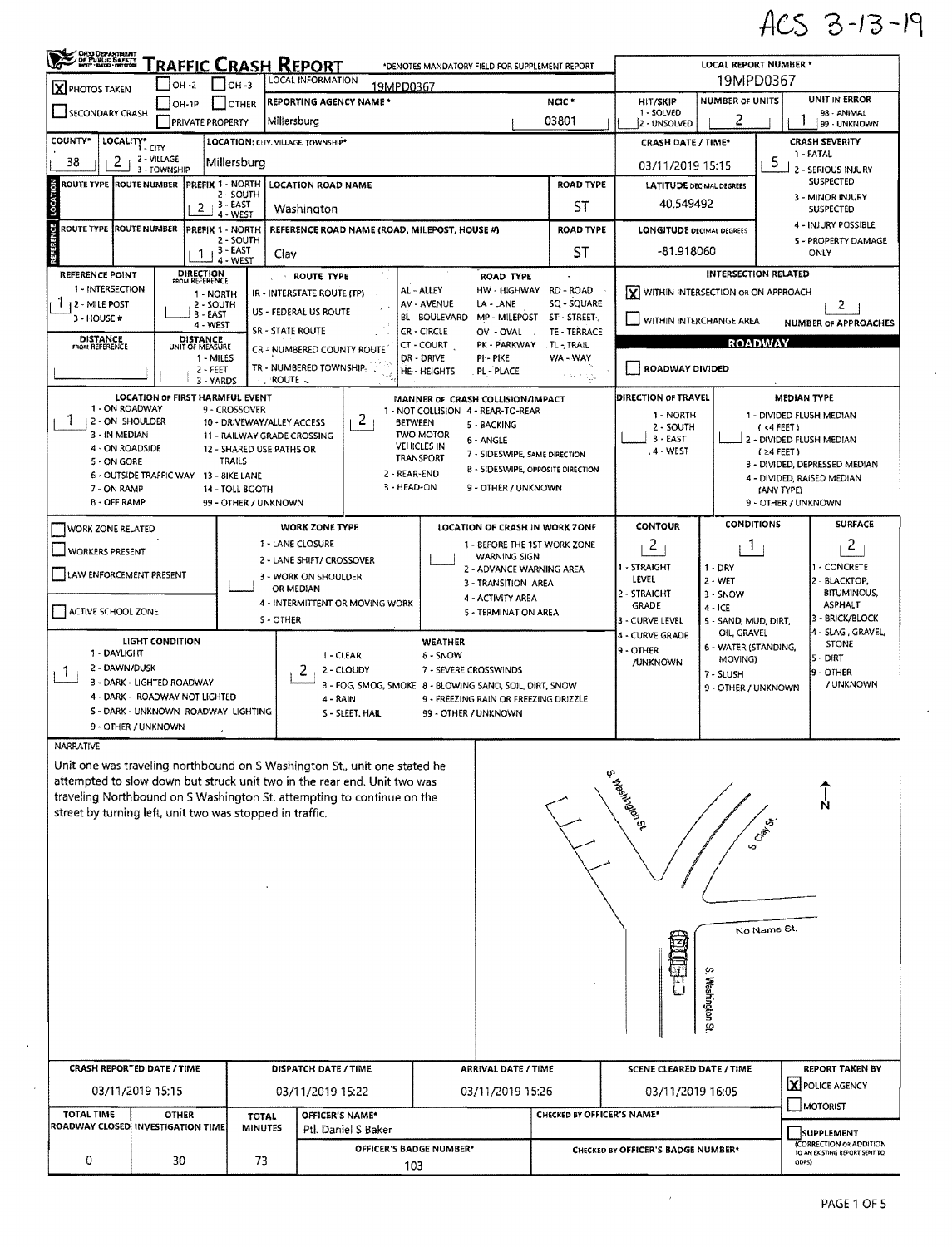|                     | ONG DEPARTMENT<br>OF PUBLIC BAPETY                                                                  |                                                                        |            |                                                                        |                      |                                                         |                                                            |                              |             | LOCAL REPORT NUMBER                                               |
|---------------------|-----------------------------------------------------------------------------------------------------|------------------------------------------------------------------------|------------|------------------------------------------------------------------------|----------------------|---------------------------------------------------------|------------------------------------------------------------|------------------------------|-------------|-------------------------------------------------------------------|
|                     |                                                                                                     |                                                                        |            |                                                                        |                      |                                                         |                                                            |                              |             | 19MPD0367                                                         |
| UNIT <sub>#</sub>   | OWNER NAME: LAST, FIRST, MIDDLE (E) SAME AS DRIVER)                                                 |                                                                        |            |                                                                        |                      |                                                         | OWNER PHONE: INCLUDE AREA CODE (E) SAME AS DRIVERY         |                              |             | DAMAGE                                                            |
|                     | DANVILLE FEED AND SUPPLY.                                                                           |                                                                        |            |                                                                        |                      | 740-599-6784                                            |                                                            |                              |             | <b>DAMAGE SCALE</b>                                               |
|                     | OWNER ADDRESS: STREET, CITY, STATE, ZIP ( C SAME AS DRIVER)                                         |                                                                        |            |                                                                        |                      |                                                         |                                                            | 1 - NONE<br>2 - MINOR DAMAGE |             | 3 - FUNCTIONAL DAMAGE<br>4 - DISABLING DAMAGE                     |
|                     | 608 S MARKET ST., DANVILLE, OH, 43014<br><b>COMMERCIAL CARRIER: NAME, ADDRESS, CITY, STATE, ZIP</b> |                                                                        |            |                                                                        |                      |                                                         | COMMERCIAL CARRIER PHONE: INCLUDE AREA CODE                |                              | 9 - UNKNOWN |                                                                   |
|                     |                                                                                                     |                                                                        |            |                                                                        |                      |                                                         |                                                            |                              |             | DAMAGED AREA(S)                                                   |
|                     | <b>LP STATE   LICENSE PLATE #</b>                                                                   |                                                                        |            | VEHICLE IDENTIFICATION #                                               |                      | <b>VEHICLE YEAR</b>                                     | <b>VEHICLE MAKE</b>                                        |                              |             | INDICATE ALL THAT APPLY                                           |
| ОН                  | <b>PHK9857</b>                                                                                      |                                                                        |            | 1GC0KXCG4B2336938                                                      |                      | 2011                                                    | CHEVROLET                                                  |                              |             |                                                                   |
| <b>X</b> INSURANCE  | <b>INSURANCE COMPANY</b>                                                                            |                                                                        |            | <b>INSURANCE POLICY #</b>                                              |                      | <b>COLOR</b>                                            | <b>VEHICLE MODEL</b>                                       |                              |             |                                                                   |
|                     | FCCI INSURANCE COMPANY                                                                              |                                                                        |            | CA10000872402                                                          |                      | RED                                                     | <b>SILVERADO</b>                                           |                              |             |                                                                   |
| COMMERCIAL          | <b>TYPE OF USE</b><br><b>GOVERNMENT</b>                                                             | IN EMERGENCY                                                           |            | US DOT #                                                               |                      | TOWED BY: COMPANY NAME                                  |                                                            | 9                            |             |                                                                   |
| <b>INTERLOCK</b>    |                                                                                                     | <b>RESPONSE</b><br># OCCUPANTS                                         |            | VEHICLE WEIGHT GVWR/GCWR                                               |                      | <b>HAZARDOUS MATERIAL</b><br><b>IMATERIAL</b>           |                                                            |                              |             |                                                                   |
| DEVICE<br>EQUIPPED  | HIT/SKIP UNIT                                                                                       |                                                                        |            | $1 - 510K$ LBS.<br>2 - 10.001 - 26K LBS.                               |                      | CLASS #<br>RELEASED                                     | PLACARD ID #                                               |                              |             |                                                                   |
|                     |                                                                                                     | 0                                                                      |            | $3 - 26K$ LBS.                                                         |                      | PLACARD                                                 |                                                            |                              |             |                                                                   |
|                     | 1 - PASSENGER CAR<br>2 - PASSENGER VAN                                                              | 6 - VAN (9-15 SEATS)<br>7 - MOTORCYCLE 2-WHEELED                       |            | 12 - GOLF CART<br>13 - SNOWMOBILE                                      |                      | 18 - LIMO (LIVERY VEHICLE)<br>19 - 8US (16+ PASSENGERS) | 23 - PEDESTRIAN/SKATER<br>24 - WHEELCHAIR (ANY TYPE)       |                              |             |                                                                   |
|                     | (MINIVAN)<br><b>SPORT UTILITY</b>                                                                   | <b>B - MOTORCYCLE 3-WHEELED</b><br>9 - AUTOCYCLE                       |            | 14 - SINGLE UNIT<br>TRUCK                                              | 20 - OTHER VEHICLE   |                                                         | 25 - OTHER NON-MOTORIST                                    |                              |             |                                                                   |
| UNIT TYPE 3         | VEHICLE                                                                                             | 10 - MOPED OR MOTORIZED                                                |            | 15 - SEMI-TRACTOR                                                      | 21 - HEAVY EQUIPMENT | 22 - ANIMAL WITH RIDER OR                               | 26 - BICYCLE<br>27 - TRAIN                                 |                              |             |                                                                   |
|                     | 4 - PICK UP<br>S - CARGO VAN                                                                        | <b>BICYCLE</b><br>11 - ALL TERRAIN VEHICLE                             |            | 16 - FARM EQUIPMENT<br>17 - MOTORHOME                                  |                      | ANIMAL-DRAWN VEHICLE                                    | 99 - UNKNOWN OR HIT/SKIP                                   |                              |             |                                                                   |
|                     | (ATV/UTV)<br># or TRAILING UNITS                                                                    |                                                                        |            |                                                                        |                      |                                                         |                                                            |                              |             |                                                                   |
|                     |                                                                                                     |                                                                        |            |                                                                        |                      |                                                         |                                                            |                              |             | 12<br>12                                                          |
|                     | WAS VEHICLE OPERATING IN AUTONOMOUS<br>MODE WHEN CRASH OCCURRED?                                    |                                                                        | 0          | 0 - NO AUTOMATION                                                      |                      | 3 - CONDITIONAL AUTOMATION 9 - UNKNOWN                  |                                                            |                              |             | 11                                                                |
| 2                   | 1 - YES 2 - NO 9 - OTHER / UNKNOWN AUTONOMOUS 2 - PARTIAL AUTOMATION 5 - FULL AUTOMATION            |                                                                        |            | 1 - DRIVER ASSISTANCE                                                  |                      | 4 - HIGH AUTOMATION                                     |                                                            |                              |             | 10                                                                |
|                     |                                                                                                     |                                                                        | MODE LEVEL |                                                                        |                      |                                                         |                                                            |                              |             |                                                                   |
|                     | 1 - NONE<br>$2 - TAXI$                                                                              | 6 - BUS - CHARTER/TOUR<br>7 - BUS - INTERCITY                          |            | 11 - FIRE<br>12 - MILITARY                                             | <b>16 - FARM</b>     | 17 - MOWING                                             | 21 - MAIL CARRIER<br>99 - OTHER / UNKNOWN                  |                              |             |                                                                   |
|                     | 3 - ELECTRONIC RIDE                                                                                 | 8 - 8US - SHUTTLE                                                      |            | 13 - POLICE                                                            |                      | 18 - SNOW REMOVAL                                       |                                                            |                              |             |                                                                   |
| <b>SPECIAL</b>      | SHARING<br>FUNCTION 4 - SCHOOL TRANSPORT                                                            | 9 - 8US - OTHER<br>10 - AMBULANCE                                      |            | <b>14 - PUBLIC UTILITY</b><br>15 - CONSTRUCTION EQUIP.                 |                      | 19 - TOWING<br>20 - SAFETY SERVICE                      |                                                            |                              |             |                                                                   |
|                     | 5 - BUS - TRANSIT/COMMUTER                                                                          |                                                                        |            |                                                                        |                      | PATROL                                                  |                                                            |                              |             |                                                                   |
|                     | 1 - NO CARGO BODY TYPE<br>/ NOT APPLICABLE                                                          | 4 - LOGGING                                                            |            | 7 - GRAIN/CHIPS/GRAVEL                                                 | 11 - DUMP            |                                                         | 99 - OTHER / UNKNOWN                                       |                              |             |                                                                   |
| <b>CARGO</b>        | $2 - 8US$                                                                                           | 5 - INTERMODAL<br><b>CONTAINER CHASSIS</b>                             |            | <b>B-POLE</b><br>9 - CARGO TANK                                        |                      | 12 - CONCRETE MIXER<br>13 - AUTO TRANSPORTER            |                                                            |                              |             | 14<br>9<br>9<br>uv.                                               |
| BODY<br><b>TYPE</b> | 3 - VEHICLE TOWING<br>ANOTHER MOTOR VEHICLE                                                         | 6 - CARGOVAN<br>/ENCLOSED BOX                                          |            | 10 - FLAT BED                                                          |                      | 14 - GARBAGE/REFUSE                                     |                                                            |                              |             | ⊛                                                                 |
|                     | 1 - TURN SIGNALS                                                                                    | 4 - BRAKES                                                             |            | 7 - WORN OR SLICK TIRES                                                |                      | 9 - MOTOR TROUBLE                                       | 99 - OTHER / UNKNOWN                                       |                              |             |                                                                   |
| VEHICLE             | 2 - HEAD LAMPS                                                                                      | 5 - STEERING                                                           |            | 8 - TRAILER EQUIPMENT                                                  |                      | 10 - DISABLED FROM PRIOR                                |                                                            |                              |             |                                                                   |
| <b>DEFECTS</b>      | 3 - TAIL LAMPS                                                                                      | <b>6 - TIRE BLOWOUT</b>                                                |            | DEFECTIVE                                                              |                      | <b>ACCIDENT</b>                                         |                                                            | $\Box$ - NO DAMAGE [ 0 ]     |             | J- UNDERCARRIAGE [ 14 ]                                           |
|                     | 1 - INTERSECTION -                                                                                  | 4 - MIDBLOCK -                                                         |            | 7 - SHOULDER/ROADSIDE                                                  |                      | 10 - DRIVEWAY ACCESS                                    | 99 - OTHER / UNKNOWN                                       |                              |             |                                                                   |
|                     | MARKED CROSSWALK<br><b>VON-MOTORIST 2 - INTERSECTION -</b>                                          | MARKED CROSSWALK<br>5 - TRAVEL LANE -                                  |            | 8 - SIDEWALK                                                           |                      | 11 - SHARED USE PATHS<br>OR TRAILS                      |                                                            | $\Box$ TOP [ 13 ]            |             | $\Box$ - ALL AREAS (15)                                           |
| LOCATION            | UNMARKED CROSSWALK                                                                                  | OTHER LOCATION                                                         |            | 9 - MEDIAN/CROSSING<br><b>ISLAND</b>                                   |                      | 12 - FIRST RESPONDER                                    |                                                            |                              |             | $\bigsqcup$ - UNIT NOT AT SCENE [ 16 ]                            |
|                     | AT IMPACT 3 - INTERSECTION - OTHER<br>1 - NON-CONTACT                                               | <b>6 - BICYCLE LANE</b><br>1 - STRAIGHT AHEAD                          |            | · LEAVING TRAFFIC                                                      |                      | AT INCIDENT SCENE<br>WALKING, RUNNING,                  | 21 - STANDING OUTSIDE                                      |                              |             | <b>INITIAL POINT OF CONTACT</b>                                   |
|                     | 2 - NON-COLLISION                                                                                   | 2 - BACKING                                                            |            | LANE<br>10 - PARKED                                                    |                      | JOGGING, PLAYING                                        | DISABLED VEHICLE                                           | 0 - NO DAMAGE                |             | 14 - UNDERCARRIAGE                                                |
| 3                   | 3 - STRIKING                                                                                        | 3 - CHANGING LANES<br>4 - OVERTAKING/PASSING                           |            | 11 - SLOWING OR STOPPED                                                |                      | 16 WORKING<br>17 - PUSHING VEHICLE                      | 99 - OTHER / UNKNOWN                                       | 12                           |             | 1-12 - REFER TO UNIT 15 - VEHICLE NOT AT SCENE                    |
| <b>ACTION</b>       | 4 - STRUCK                                                                                          | PRE-CRASH 5 - MAKING RIGHT TURN<br><b>ACTIONS 6 - MAKING LEFT TURN</b> |            | IN TRAFFIC<br>12 DRIVERLESS                                            |                      | 18 - APPROACHING OR<br>LEAVING VEHICLE                  |                                                            |                              | DIAGRAM     | 99 - UNKNOWN                                                      |
|                     | 5 - BOTH STRIKING<br><b>&amp; STRUCK</b>                                                            | 7 - MAKING U-TURN<br>8 - ENTERING TRAFFIC                              |            | 13 - NEGOTIATING A CURVE                                               |                      | 19 - STANDING                                           |                                                            | 13 - TOP                     |             |                                                                   |
|                     | 9 - OTHER / UNKNOWN                                                                                 | LANE                                                                   |            | 14 - ENTERING OR CROSSING<br>SPECIFIED LOCATION                        |                      | 20 - OTHER NON-MOTORIST                                 |                                                            |                              |             | <b>TRAFFIC</b>                                                    |
|                     | 1 - NONE<br>2 - FAILURE TO YIELD                                                                    | /ACDA                                                                  |            | 8 - FOLLOWING TOO CLOSE 13 - IMPROPER START FROM<br>A PARKED POSITION  |                      | EQUIPMENT                                               | 18 - OPERATING DEFECTIVE 23 - OPENING DOOR INTO<br>ROADWAY | <b>TRAFFICWAY FLOW</b>       |             | <b>TRAFFIC CONTROL</b>                                            |
|                     | 3 - RAN RED LIGHT                                                                                   | 9 - IMPROPER LANE                                                      |            | 14 - STOPPED OR PARKED                                                 |                      | 19 - LOAD SHIFTING                                      | 99 - OTHER IMPROPER                                        | 1 - ONE-WAY<br>2 - TWO-WAY   |             | 1 - ROUNDABOUT 4 - STOP SIGN<br>2 - SIGNAL<br><b>S-YIELD SIGN</b> |
| 8                   | 4 - RAN STOP SIGN<br>5 - UNSAFE SPEED                                                               | CHANGE<br>10 - IMPROPER PASSING                                        |            | <b>ILLEGALLY</b><br>15 - SWERVING TO AVOID                             |                      | /FALLING/SPILLING<br>20 - IMPROPER CROSSING             | <b>ACTION</b>                                              | $\overline{2}$               | 6           | 3 - FLASHER<br>6 - NO CONTROL                                     |
|                     | CONTRIBUTING 6 - IMPROPER TURN<br>CIRCUMSTANCES 7 - LEFT OF CENTER                                  | 11 - DROVE OFF ROAD<br>12 - IMPROPER BACKING                           |            | 16 - WRONG WAY<br>17 - VISION OBSTRUCTION                              |                      | 21 - LYING IN ROADWAY<br>22 - NOT DISCERNIBLE           |                                                            | # OF THROUGH LANES           |             | RAIL GRADE CROSSING                                               |
| É                   |                                                                                                     |                                                                        |            |                                                                        |                      |                                                         |                                                            | ON ROAD                      |             | 1 - NOT INVLOVED                                                  |
| ΣÂ                  | <b>SEQUENCE OF EVENTS</b><br>t.                                                                     |                                                                        |            | NON-COLLISION.                                                         |                      |                                                         |                                                            | 2                            | 1           | 2 - INVOLVED-ACTIVE CROSSING                                      |
| 20                  | 1 - OVERTURN/ROLLOVER                                                                               | 7 - SEPARATION OF UNITS                                                |            | 12 - DOWNHILL RUNAWAY                                                  |                      | 19 - ANIMAL -OTHER                                      | 23 - STRUCK BY FALLING,                                    |                              |             | 3 - INVOLVED-PASSIVE CROSSING                                     |
|                     | 2 - FIRE/EXPLOSION<br>3 - IMMERSION                                                                 | <b>8 - RAN OFF ROAD RIGHT</b><br>9 - RAN OFF ROAD LEFT                 |            | 13 - OTHER NON-COLLISION 20 - MOTOR VEHICLE IN<br>14 - PEDESTRIAN      |                      | <b>TRANSPORT</b>                                        | <b>SHIFTING CARGO OR</b><br>ANYTHING SET IN                |                              |             | UNIT / NON-MOTORIST DIRECTION                                     |
|                     | 4 - JACKKNIFE<br>S - CARGO / EQUIPMENT                                                              | 10 - CROSS MEDIAN<br>11 - CROSS CENTERLINE -                           |            | 15 - PEDALCYCLE<br>16 - RAILWAY VEHICLE                                |                      | 21 - PARKED MOTOR<br>VEHICLE                            | MOTION BY A MOTOR<br><b>VEHICLE</b>                        |                              |             | 1 - NORTH<br>5 - NORTHEAST<br>2 - SOUTH<br><b>6 - NORTHWEST</b>   |
|                     | LOSS OR SHIFT                                                                                       | OPPOSITE DIRECTION<br>OF TRAVEL                                        |            | 17 - ANIMAL - FARM                                                     |                      | 22 - WORK ZONE<br>MAINTENANCE                           | 24 - OTHER MOVABLE<br>OBJECT                               |                              |             | $3 - EAST$<br>7 - SOUTHEAST                                       |
|                     | 6 - EQUIPMENT FAILURE                                                                               |                                                                        |            | 18 - ANIMAL - DEER                                                     |                      | EQUIPMENT                                               |                                                            | $\sim$<br>TO I               |             | 4 - WEST<br><b>8 - SOUTHWEST</b><br>9 - OTHER / UNKNOWN           |
|                     | 25 - IMPACT ATTENUATOR                                                                              | 31 - GUARDRAIL END                                                     |            | <b>COLLISION WITH FIXED OBJECT - STRUCK</b><br>38 - OVERHEAD SIGN POST |                      | 45 - EMBANKMENT                                         | 52 - BUILDING                                              |                              |             |                                                                   |
|                     | / CRASH CUSHION<br>26 - BRIDGE OVERHEAD                                                             | 32 - PORTABLE BARRIER<br>33 - MEDIAN CA8LE BARRIER                     |            | 39 - LIGHT / LUMINARIES<br><b>SUPPORT</b>                              | 46 - FENCE           | 47 - MAILBOX                                            | 53 - TUNNEL<br>54 - OTHER FIXED                            | UNIT SPEED                   |             | DETECTED SPEED                                                    |
|                     | <b>STRUCTURE</b><br>- BRIDGE PIER OR                                                                | 34 - MEDIAN GUARDRAIL<br>BARRIER                                       |            | 40 - UTILITY POLE<br>41 - OTHER POST, POLE                             | 48 - TREE            | 49 - FIRE HYDRANT                                       | OBJECT<br>99 - OTHER / UNKNOWN                             | 20                           |             | 1 - STATED / ESTIMATED SPEED                                      |
|                     | ABUTMENT                                                                                            | 35 - MEDIAN CONCRETE                                                   |            | OR SUPPORT                                                             |                      | <b>SO - WORK ZONE</b><br>MAINTENANCE                    |                                                            |                              |             |                                                                   |
|                     | 28 - BRIDGE PARAPET<br>29 - BRIDGE RAIL                                                             | <b>BARRIER</b><br>36 - MEDIAN OTHER BARRIER 43 - CURB                  |            | 42 - CULVERT                                                           |                      | EQUIPMENT                                               |                                                            | POSTED SPEED                 |             | Ŧ<br>2 - CALCULATED / EDR                                         |
|                     | 30 - GUARDRAIL FACE                                                                                 | 37 - TRAFFIC SIGN POST                                                 |            | 44 - DITCH                                                             | S1 - WALL            |                                                         |                                                            |                              |             | 3 - UNDETERMINED                                                  |
|                     | FIRST HARMFUL EVENT                                                                                 |                                                                        |            | <b>MOST HARMFUL EVENT</b>                                              |                      |                                                         |                                                            | 35                           |             |                                                                   |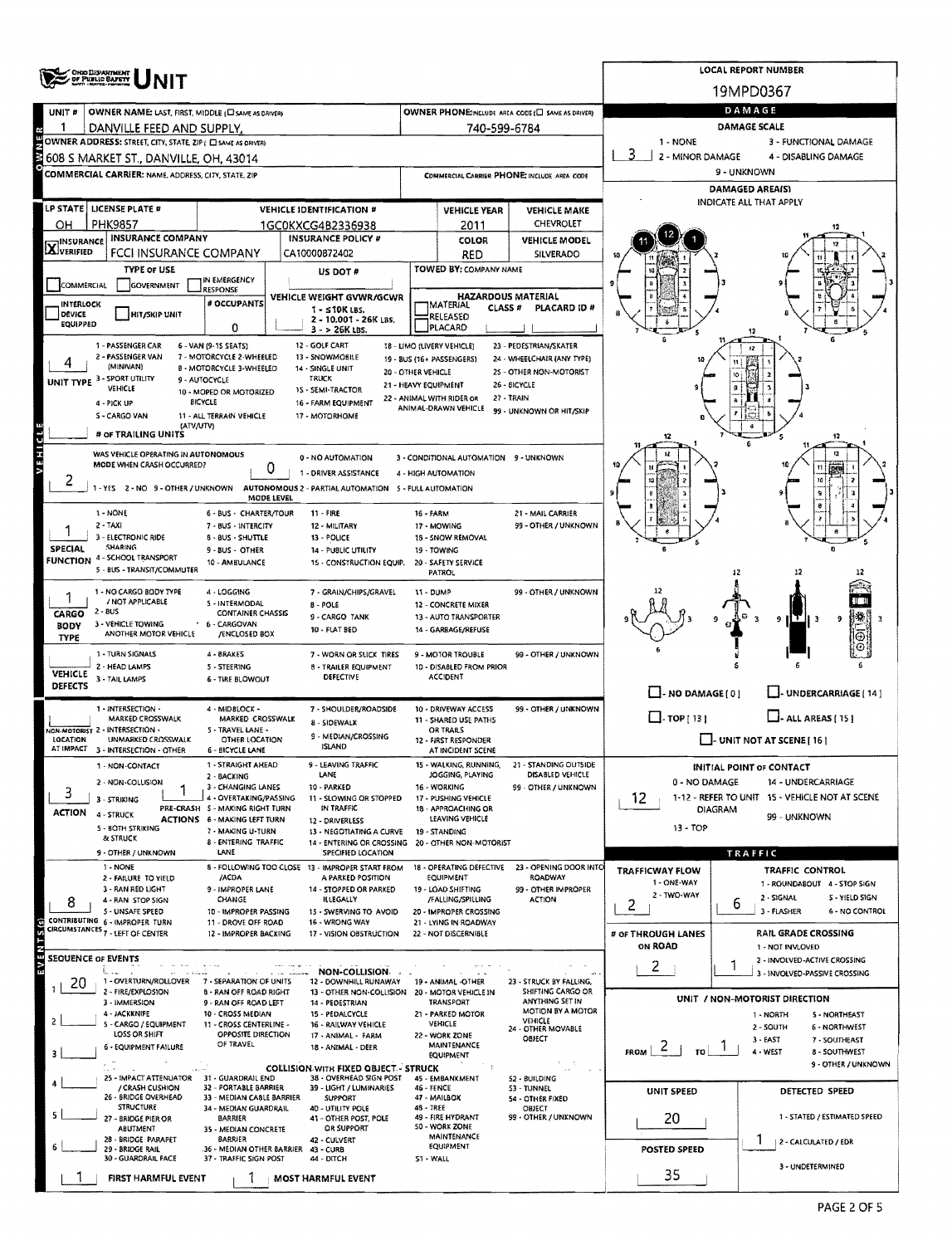|                            | <b>OHO DEPARTMENT</b><br>OF PUBLIC SAFETY                                                                                                                                                                                                                                                                                                                                                                                                                                                                                                                                                                                                                                                                                                                                                                                                                                                                                                                                                                                                                                                                                                                                                                                                                                                                                                                                                                                                                                                                                                                                                                                                                                                                                                                                                                                                                                                                                                                                                                                                                                                                                                                                                                                                                                                                                                                                                                                                                                                                                                                                                                                                                                                                                                                                                                                                                                                                                                                                                                                                                                                                                                                                                                                                                                                                                                                                                                                                                                                                                                                                                                                                                                                                                                                                                                                                                                                                                                                                                                                                                                                                                                                                                                                                                                                                                                                                                                                                                                                                                                                                                                                                                                                                                                                                                                                                                                                                                                                                                                                                                                                                                                                                                                                                                                                                                                                                                                                                                                                                                                                                                                                                           |                                                       |                                                    |                    |                                       |                                                                                 |                                                                                               | LOCAL REPORT NUMBER                              |  |  |  |  |  |
|----------------------------|-----------------------------------------------------------------------------------------------------------------------------------------------------------------------------------------------------------------------------------------------------------------------------------------------------------------------------------------------------------------------------------------------------------------------------------------------------------------------------------------------------------------------------------------------------------------------------------------------------------------------------------------------------------------------------------------------------------------------------------------------------------------------------------------------------------------------------------------------------------------------------------------------------------------------------------------------------------------------------------------------------------------------------------------------------------------------------------------------------------------------------------------------------------------------------------------------------------------------------------------------------------------------------------------------------------------------------------------------------------------------------------------------------------------------------------------------------------------------------------------------------------------------------------------------------------------------------------------------------------------------------------------------------------------------------------------------------------------------------------------------------------------------------------------------------------------------------------------------------------------------------------------------------------------------------------------------------------------------------------------------------------------------------------------------------------------------------------------------------------------------------------------------------------------------------------------------------------------------------------------------------------------------------------------------------------------------------------------------------------------------------------------------------------------------------------------------------------------------------------------------------------------------------------------------------------------------------------------------------------------------------------------------------------------------------------------------------------------------------------------------------------------------------------------------------------------------------------------------------------------------------------------------------------------------------------------------------------------------------------------------------------------------------------------------------------------------------------------------------------------------------------------------------------------------------------------------------------------------------------------------------------------------------------------------------------------------------------------------------------------------------------------------------------------------------------------------------------------------------------------------------------------------------------------------------------------------------------------------------------------------------------------------------------------------------------------------------------------------------------------------------------------------------------------------------------------------------------------------------------------------------------------------------------------------------------------------------------------------------------------------------------------------------------------------------------------------------------------------------------------------------------------------------------------------------------------------------------------------------------------------------------------------------------------------------------------------------------------------------------------------------------------------------------------------------------------------------------------------------------------------------------------------------------------------------------------------------------------------------------------------------------------------------------------------------------------------------------------------------------------------------------------------------------------------------------------------------------------------------------------------------------------------------------------------------------------------------------------------------------------------------------------------------------------------------------------------------------------------------------------------------------------------------------------------------------------------------------------------------------------------------------------------------------------------------------------------------------------------------------------------------------------------------------------------------------------------------------------------------------------------------------------------------------------------------------------------------------------------------------------------------------------------------|-------------------------------------------------------|----------------------------------------------------|--------------------|---------------------------------------|---------------------------------------------------------------------------------|-----------------------------------------------------------------------------------------------|--------------------------------------------------|--|--|--|--|--|
|                            |                                                                                                                                                                                                                                                                                                                                                                                                                                                                                                                                                                                                                                                                                                                                                                                                                                                                                                                                                                                                                                                                                                                                                                                                                                                                                                                                                                                                                                                                                                                                                                                                                                                                                                                                                                                                                                                                                                                                                                                                                                                                                                                                                                                                                                                                                                                                                                                                                                                                                                                                                                                                                                                                                                                                                                                                                                                                                                                                                                                                                                                                                                                                                                                                                                                                                                                                                                                                                                                                                                                                                                                                                                                                                                                                                                                                                                                                                                                                                                                                                                                                                                                                                                                                                                                                                                                                                                                                                                                                                                                                                                                                                                                                                                                                                                                                                                                                                                                                                                                                                                                                                                                                                                                                                                                                                                                                                                                                                                                                                                                                                                                                                                                     |                                                       |                                                    |                    |                                       |                                                                                 |                                                                                               | 19MPD0367                                        |  |  |  |  |  |
| UNIT #                     | OWNER NAME: LAST, FIRST, MIDDLE (C) SAME AS DRIVERY                                                                                                                                                                                                                                                                                                                                                                                                                                                                                                                                                                                                                                                                                                                                                                                                                                                                                                                                                                                                                                                                                                                                                                                                                                                                                                                                                                                                                                                                                                                                                                                                                                                                                                                                                                                                                                                                                                                                                                                                                                                                                                                                                                                                                                                                                                                                                                                                                                                                                                                                                                                                                                                                                                                                                                                                                                                                                                                                                                                                                                                                                                                                                                                                                                                                                                                                                                                                                                                                                                                                                                                                                                                                                                                                                                                                                                                                                                                                                                                                                                                                                                                                                                                                                                                                                                                                                                                                                                                                                                                                                                                                                                                                                                                                                                                                                                                                                                                                                                                                                                                                                                                                                                                                                                                                                                                                                                                                                                                                                                                                                                                                 |                                                       |                                                    |                    |                                       | OWNER PHONE:INCLUDE AREA CODE (E) SAME AS DRIVERY                               |                                                                                               | DAMAGE                                           |  |  |  |  |  |
| 2                          |                                                                                                                                                                                                                                                                                                                                                                                                                                                                                                                                                                                                                                                                                                                                                                                                                                                                                                                                                                                                                                                                                                                                                                                                                                                                                                                                                                                                                                                                                                                                                                                                                                                                                                                                                                                                                                                                                                                                                                                                                                                                                                                                                                                                                                                                                                                                                                                                                                                                                                                                                                                                                                                                                                                                                                                                                                                                                                                                                                                                                                                                                                                                                                                                                                                                                                                                                                                                                                                                                                                                                                                                                                                                                                                                                                                                                                                                                                                                                                                                                                                                                                                                                                                                                                                                                                                                                                                                                                                                                                                                                                                                                                                                                                                                                                                                                                                                                                                                                                                                                                                                                                                                                                                                                                                                                                                                                                                                                                                                                                                                                                                                                                                     |                                                       |                                                    |                    |                                       |                                                                                 |                                                                                               | DAMAGE SCALE                                     |  |  |  |  |  |
|                            |                                                                                                                                                                                                                                                                                                                                                                                                                                                                                                                                                                                                                                                                                                                                                                                                                                                                                                                                                                                                                                                                                                                                                                                                                                                                                                                                                                                                                                                                                                                                                                                                                                                                                                                                                                                                                                                                                                                                                                                                                                                                                                                                                                                                                                                                                                                                                                                                                                                                                                                                                                                                                                                                                                                                                                                                                                                                                                                                                                                                                                                                                                                                                                                                                                                                                                                                                                                                                                                                                                                                                                                                                                                                                                                                                                                                                                                                                                                                                                                                                                                                                                                                                                                                                                                                                                                                                                                                                                                                                                                                                                                                                                                                                                                                                                                                                                                                                                                                                                                                                                                                                                                                                                                                                                                                                                                                                                                                                                                                                                                                                                                                                                                     |                                                       |                                                    |                    |                                       |                                                                                 |                                                                                               |                                                  |  |  |  |  |  |
|                            |                                                                                                                                                                                                                                                                                                                                                                                                                                                                                                                                                                                                                                                                                                                                                                                                                                                                                                                                                                                                                                                                                                                                                                                                                                                                                                                                                                                                                                                                                                                                                                                                                                                                                                                                                                                                                                                                                                                                                                                                                                                                                                                                                                                                                                                                                                                                                                                                                                                                                                                                                                                                                                                                                                                                                                                                                                                                                                                                                                                                                                                                                                                                                                                                                                                                                                                                                                                                                                                                                                                                                                                                                                                                                                                                                                                                                                                                                                                                                                                                                                                                                                                                                                                                                                                                                                                                                                                                                                                                                                                                                                                                                                                                                                                                                                                                                                                                                                                                                                                                                                                                                                                                                                                                                                                                                                                                                                                                                                                                                                                                                                                                                                                     |                                                       |                                                    |                    |                                       |                                                                                 |                                                                                               |                                                  |  |  |  |  |  |
|                            |                                                                                                                                                                                                                                                                                                                                                                                                                                                                                                                                                                                                                                                                                                                                                                                                                                                                                                                                                                                                                                                                                                                                                                                                                                                                                                                                                                                                                                                                                                                                                                                                                                                                                                                                                                                                                                                                                                                                                                                                                                                                                                                                                                                                                                                                                                                                                                                                                                                                                                                                                                                                                                                                                                                                                                                                                                                                                                                                                                                                                                                                                                                                                                                                                                                                                                                                                                                                                                                                                                                                                                                                                                                                                                                                                                                                                                                                                                                                                                                                                                                                                                                                                                                                                                                                                                                                                                                                                                                                                                                                                                                                                                                                                                                                                                                                                                                                                                                                                                                                                                                                                                                                                                                                                                                                                                                                                                                                                                                                                                                                                                                                                                                     |                                                       |                                                    |                    |                                       |                                                                                 |                                                                                               |                                                  |  |  |  |  |  |
|                            |                                                                                                                                                                                                                                                                                                                                                                                                                                                                                                                                                                                                                                                                                                                                                                                                                                                                                                                                                                                                                                                                                                                                                                                                                                                                                                                                                                                                                                                                                                                                                                                                                                                                                                                                                                                                                                                                                                                                                                                                                                                                                                                                                                                                                                                                                                                                                                                                                                                                                                                                                                                                                                                                                                                                                                                                                                                                                                                                                                                                                                                                                                                                                                                                                                                                                                                                                                                                                                                                                                                                                                                                                                                                                                                                                                                                                                                                                                                                                                                                                                                                                                                                                                                                                                                                                                                                                                                                                                                                                                                                                                                                                                                                                                                                                                                                                                                                                                                                                                                                                                                                                                                                                                                                                                                                                                                                                                                                                                                                                                                                                                                                                                                     |                                                       |                                                    |                    |                                       |                                                                                 |                                                                                               |                                                  |  |  |  |  |  |
| OH                         |                                                                                                                                                                                                                                                                                                                                                                                                                                                                                                                                                                                                                                                                                                                                                                                                                                                                                                                                                                                                                                                                                                                                                                                                                                                                                                                                                                                                                                                                                                                                                                                                                                                                                                                                                                                                                                                                                                                                                                                                                                                                                                                                                                                                                                                                                                                                                                                                                                                                                                                                                                                                                                                                                                                                                                                                                                                                                                                                                                                                                                                                                                                                                                                                                                                                                                                                                                                                                                                                                                                                                                                                                                                                                                                                                                                                                                                                                                                                                                                                                                                                                                                                                                                                                                                                                                                                                                                                                                                                                                                                                                                                                                                                                                                                                                                                                                                                                                                                                                                                                                                                                                                                                                                                                                                                                                                                                                                                                                                                                                                                                                                                                                                     |                                                       |                                                    |                    |                                       | <b>HONDA</b>                                                                    |                                                                                               |                                                  |  |  |  |  |  |
|                            |                                                                                                                                                                                                                                                                                                                                                                                                                                                                                                                                                                                                                                                                                                                                                                                                                                                                                                                                                                                                                                                                                                                                                                                                                                                                                                                                                                                                                                                                                                                                                                                                                                                                                                                                                                                                                                                                                                                                                                                                                                                                                                                                                                                                                                                                                                                                                                                                                                                                                                                                                                                                                                                                                                                                                                                                                                                                                                                                                                                                                                                                                                                                                                                                                                                                                                                                                                                                                                                                                                                                                                                                                                                                                                                                                                                                                                                                                                                                                                                                                                                                                                                                                                                                                                                                                                                                                                                                                                                                                                                                                                                                                                                                                                                                                                                                                                                                                                                                                                                                                                                                                                                                                                                                                                                                                                                                                                                                                                                                                                                                                                                                                                                     |                                                       | <b>INSURANCE POLICY #</b>                          |                    | COLOR                                 | <b>VEHICLE MODEL</b>                                                            |                                                                                               |                                                  |  |  |  |  |  |
|                            | <b>GEICO</b>                                                                                                                                                                                                                                                                                                                                                                                                                                                                                                                                                                                                                                                                                                                                                                                                                                                                                                                                                                                                                                                                                                                                                                                                                                                                                                                                                                                                                                                                                                                                                                                                                                                                                                                                                                                                                                                                                                                                                                                                                                                                                                                                                                                                                                                                                                                                                                                                                                                                                                                                                                                                                                                                                                                                                                                                                                                                                                                                                                                                                                                                                                                                                                                                                                                                                                                                                                                                                                                                                                                                                                                                                                                                                                                                                                                                                                                                                                                                                                                                                                                                                                                                                                                                                                                                                                                                                                                                                                                                                                                                                                                                                                                                                                                                                                                                                                                                                                                                                                                                                                                                                                                                                                                                                                                                                                                                                                                                                                                                                                                                                                                                                                        |                                                       | 4415-30-08-64                                      |                    | GRY                                   | <b>ACCORD</b>                                                                   |                                                                                               |                                                  |  |  |  |  |  |
|                            |                                                                                                                                                                                                                                                                                                                                                                                                                                                                                                                                                                                                                                                                                                                                                                                                                                                                                                                                                                                                                                                                                                                                                                                                                                                                                                                                                                                                                                                                                                                                                                                                                                                                                                                                                                                                                                                                                                                                                                                                                                                                                                                                                                                                                                                                                                                                                                                                                                                                                                                                                                                                                                                                                                                                                                                                                                                                                                                                                                                                                                                                                                                                                                                                                                                                                                                                                                                                                                                                                                                                                                                                                                                                                                                                                                                                                                                                                                                                                                                                                                                                                                                                                                                                                                                                                                                                                                                                                                                                                                                                                                                                                                                                                                                                                                                                                                                                                                                                                                                                                                                                                                                                                                                                                                                                                                                                                                                                                                                                                                                                                                                                                                                     | IN EMERGENCY                                          | US DOT #                                           |                    |                                       |                                                                                 |                                                                                               |                                                  |  |  |  |  |  |
|                            |                                                                                                                                                                                                                                                                                                                                                                                                                                                                                                                                                                                                                                                                                                                                                                                                                                                                                                                                                                                                                                                                                                                                                                                                                                                                                                                                                                                                                                                                                                                                                                                                                                                                                                                                                                                                                                                                                                                                                                                                                                                                                                                                                                                                                                                                                                                                                                                                                                                                                                                                                                                                                                                                                                                                                                                                                                                                                                                                                                                                                                                                                                                                                                                                                                                                                                                                                                                                                                                                                                                                                                                                                                                                                                                                                                                                                                                                                                                                                                                                                                                                                                                                                                                                                                                                                                                                                                                                                                                                                                                                                                                                                                                                                                                                                                                                                                                                                                                                                                                                                                                                                                                                                                                                                                                                                                                                                                                                                                                                                                                                                                                                                                                     | <b>RESPONSE</b>                                       |                                                    | HAZARDOUS MATERIAL |                                       |                                                                                 |                                                                                               |                                                  |  |  |  |  |  |
| DEVICE                     | HIT/SKIP UNIT                                                                                                                                                                                                                                                                                                                                                                                                                                                                                                                                                                                                                                                                                                                                                                                                                                                                                                                                                                                                                                                                                                                                                                                                                                                                                                                                                                                                                                                                                                                                                                                                                                                                                                                                                                                                                                                                                                                                                                                                                                                                                                                                                                                                                                                                                                                                                                                                                                                                                                                                                                                                                                                                                                                                                                                                                                                                                                                                                                                                                                                                                                                                                                                                                                                                                                                                                                                                                                                                                                                                                                                                                                                                                                                                                                                                                                                                                                                                                                                                                                                                                                                                                                                                                                                                                                                                                                                                                                                                                                                                                                                                                                                                                                                                                                                                                                                                                                                                                                                                                                                                                                                                                                                                                                                                                                                                                                                                                                                                                                                                                                                                                                       |                                                       | $1 - 510K$ LBS.                                    |                    |                                       | PLACARD ID #                                                                    |                                                                                               |                                                  |  |  |  |  |  |
|                            |                                                                                                                                                                                                                                                                                                                                                                                                                                                                                                                                                                                                                                                                                                                                                                                                                                                                                                                                                                                                                                                                                                                                                                                                                                                                                                                                                                                                                                                                                                                                                                                                                                                                                                                                                                                                                                                                                                                                                                                                                                                                                                                                                                                                                                                                                                                                                                                                                                                                                                                                                                                                                                                                                                                                                                                                                                                                                                                                                                                                                                                                                                                                                                                                                                                                                                                                                                                                                                                                                                                                                                                                                                                                                                                                                                                                                                                                                                                                                                                                                                                                                                                                                                                                                                                                                                                                                                                                                                                                                                                                                                                                                                                                                                                                                                                                                                                                                                                                                                                                                                                                                                                                                                                                                                                                                                                                                                                                                                                                                                                                                                                                                                                     |                                                       | $3 - 26K$ LBS.                                     |                    |                                       |                                                                                 |                                                                                               |                                                  |  |  |  |  |  |
|                            |                                                                                                                                                                                                                                                                                                                                                                                                                                                                                                                                                                                                                                                                                                                                                                                                                                                                                                                                                                                                                                                                                                                                                                                                                                                                                                                                                                                                                                                                                                                                                                                                                                                                                                                                                                                                                                                                                                                                                                                                                                                                                                                                                                                                                                                                                                                                                                                                                                                                                                                                                                                                                                                                                                                                                                                                                                                                                                                                                                                                                                                                                                                                                                                                                                                                                                                                                                                                                                                                                                                                                                                                                                                                                                                                                                                                                                                                                                                                                                                                                                                                                                                                                                                                                                                                                                                                                                                                                                                                                                                                                                                                                                                                                                                                                                                                                                                                                                                                                                                                                                                                                                                                                                                                                                                                                                                                                                                                                                                                                                                                                                                                                                                     |                                                       | 12 - GOLF CART                                     |                    |                                       |                                                                                 |                                                                                               | 12                                               |  |  |  |  |  |
|                            | (MINIVAN)                                                                                                                                                                                                                                                                                                                                                                                                                                                                                                                                                                                                                                                                                                                                                                                                                                                                                                                                                                                                                                                                                                                                                                                                                                                                                                                                                                                                                                                                                                                                                                                                                                                                                                                                                                                                                                                                                                                                                                                                                                                                                                                                                                                                                                                                                                                                                                                                                                                                                                                                                                                                                                                                                                                                                                                                                                                                                                                                                                                                                                                                                                                                                                                                                                                                                                                                                                                                                                                                                                                                                                                                                                                                                                                                                                                                                                                                                                                                                                                                                                                                                                                                                                                                                                                                                                                                                                                                                                                                                                                                                                                                                                                                                                                                                                                                                                                                                                                                                                                                                                                                                                                                                                                                                                                                                                                                                                                                                                                                                                                                                                                                                                           |                                                       | 14 - SINGLE UNIT                                   |                    |                                       |                                                                                 |                                                                                               |                                                  |  |  |  |  |  |
|                            | VEHICLE                                                                                                                                                                                                                                                                                                                                                                                                                                                                                                                                                                                                                                                                                                                                                                                                                                                                                                                                                                                                                                                                                                                                                                                                                                                                                                                                                                                                                                                                                                                                                                                                                                                                                                                                                                                                                                                                                                                                                                                                                                                                                                                                                                                                                                                                                                                                                                                                                                                                                                                                                                                                                                                                                                                                                                                                                                                                                                                                                                                                                                                                                                                                                                                                                                                                                                                                                                                                                                                                                                                                                                                                                                                                                                                                                                                                                                                                                                                                                                                                                                                                                                                                                                                                                                                                                                                                                                                                                                                                                                                                                                                                                                                                                                                                                                                                                                                                                                                                                                                                                                                                                                                                                                                                                                                                                                                                                                                                                                                                                                                                                                                                                                             |                                                       | 15 - SEMI-TRACTOR                                  |                    |                                       |                                                                                 |                                                                                               |                                                  |  |  |  |  |  |
|                            |                                                                                                                                                                                                                                                                                                                                                                                                                                                                                                                                                                                                                                                                                                                                                                                                                                                                                                                                                                                                                                                                                                                                                                                                                                                                                                                                                                                                                                                                                                                                                                                                                                                                                                                                                                                                                                                                                                                                                                                                                                                                                                                                                                                                                                                                                                                                                                                                                                                                                                                                                                                                                                                                                                                                                                                                                                                                                                                                                                                                                                                                                                                                                                                                                                                                                                                                                                                                                                                                                                                                                                                                                                                                                                                                                                                                                                                                                                                                                                                                                                                                                                                                                                                                                                                                                                                                                                                                                                                                                                                                                                                                                                                                                                                                                                                                                                                                                                                                                                                                                                                                                                                                                                                                                                                                                                                                                                                                                                                                                                                                                                                                                                                     |                                                       | 16 - FARM EQUIPMENT                                |                    |                                       |                                                                                 |                                                                                               |                                                  |  |  |  |  |  |
|                            |                                                                                                                                                                                                                                                                                                                                                                                                                                                                                                                                                                                                                                                                                                                                                                                                                                                                                                                                                                                                                                                                                                                                                                                                                                                                                                                                                                                                                                                                                                                                                                                                                                                                                                                                                                                                                                                                                                                                                                                                                                                                                                                                                                                                                                                                                                                                                                                                                                                                                                                                                                                                                                                                                                                                                                                                                                                                                                                                                                                                                                                                                                                                                                                                                                                                                                                                                                                                                                                                                                                                                                                                                                                                                                                                                                                                                                                                                                                                                                                                                                                                                                                                                                                                                                                                                                                                                                                                                                                                                                                                                                                                                                                                                                                                                                                                                                                                                                                                                                                                                                                                                                                                                                                                                                                                                                                                                                                                                                                                                                                                                                                                                                                     |                                                       |                                                    |                    |                                       |                                                                                 |                                                                                               |                                                  |  |  |  |  |  |
| VEHICLE                    | SCHWARTZ, KATHRINE, D<br>330-600-9415<br>OWNER ADDRESS: STREET, CITY, STATE, ZIP ( C) SAME AS DRIVERY<br>1 - NONE<br>3 - FUNCTIONAL DAMAGE<br>2 - MINOR DAMAGE<br>4 - DISABLING DAMAGE<br>11421 SR 39, MILLERSBURG, OH. 44654<br>9 - UNKNOWN<br>COMMERCIAL CARRIER; NAME, ADDRESS, CITY, STATE, ZIP<br>COMMERCIAL CARRIER PHONE: INCLUDE AREA CODE<br><b>DAMAGED AREA(S)</b><br><b>INDICATE ALL THAT APPLY</b><br><b>LP STATE   LICENSE PLATE #</b><br><b>VEHICLE IDENTIFICATION #</b><br><b>VEHICLE YEAR</b><br><b>VEHICLE MAKE</b><br><b>HJV5529</b><br>1999<br>1HGCG5847XA071315<br><b>INSURANCE COMPANY</b><br><b>X</b> INSURANCE<br>TOWED BY: COMPANY NAME<br>TYPE OF USE<br>COMMERCIAL<br>GOVERNMENT<br>VEHICLE WEIGHT GVWR/GCWR<br># OCCUPANTS<br>INTERLOCK<br><b>IMATERIAL</b><br><b>CLASS #</b><br>RELEASED<br>2 - 10.001 - 26K LBS.<br>EQUIPPED<br>PLACARD<br>1 - PASSENGER CAR<br>6 - VAN (9-15 SEATS)<br>18 - LIMO (LIVERY VEHICLE)<br>23 - PEDESTRIAN/SKATER<br>2 - PASSENGER VAN<br>7 - MOTORCYCLE 2-WHEELED<br>13 - SNOWMOBILE<br>24 - WHEELCHAIR (ANY TYPE)<br>19 - BUS (16+ PASSENGERS)<br><b>B - MOTORCYCLE 3-WHEELED</b><br>25 - OTHER NON-MOTORIST<br>20 - OTHER VEHICLE<br>UNIT TYPE 3 - SPORT UTILITY<br><b>TRUCK</b><br>9 - AUTOCYCLE<br>26 - BICYCLE<br>21 - HEAVY EQUIPMENT<br>10 - MOPED OR MOTORIZED<br>22 - ANIMAL WITH RIDER OR<br>$27 - TRAIN$<br><b>BICYCLE</b><br>4 - PICK UP<br>ANIMAL-DRAWN VEHICLE<br>99 - UNKNOWN OR HIT/SKIP<br>5 - CARGO VAN<br>11 - ALL TERRAIN VEHICLE<br>17 - MOTORHOME<br>(ATV/UTV)<br># OF TRAILING UNITS<br>12<br>12<br>WAS VEHICLE OPERATING IN AUTONOMOUS<br>12<br>0 - NO AUTOMATION<br>3 - CONDITIONAL AUTOMATION 9 - UNKNOWN<br>MODE WHEN CRASH OCCURRED?<br>0<br>1 - DRIVER ASSISTANCE<br>4 - HIGH AUTOMATION<br>AUTONOMOUS 2 - PARTIAL AUTOMATION 5 - FULL AUTOMATION<br>1-YES 2-NO 9-OTHER/UNKNOWN<br>MODE LEVEL<br>1 - NONE<br>6 - BUS - CHARTER/TOUR<br>11 - FIRE<br>21 - MAIL CARRIER<br>16 - FARM<br>99 - OTHER / UNKNOWN<br>$2 - TAXI$<br>7 - BUS - INTERCITY<br>12 - MILITARY<br>17 - MOWING<br>3 - ELECTRONIC RIDE<br>8 - 8US - SHUTTLE<br>18 - SNOW REMOVAL<br>13 - POLICE<br>SHARING<br>9 - BUS - OTHER<br>а<br>14 - PUBLIC UTILITY<br>19 - TOWING<br><b>FUNCTION 4 - SCHOOL TRANSPORT</b><br>10 - AMBULANCE<br>15 - CONSTRUCTION EQUIP.<br>20 - SAFETY SERVICE<br>5 - BUS - TRANSIT/COMMUTER<br><b>PATROL</b><br>12<br>99 - OTHER / UNKNOWN<br>1 - NO CARGO BODY TYPE<br>4 - LOGGING<br>7 - GRAIN/CHIPS/GRAVEL<br>11 - DUMP<br>/ NOT APPLICABLE<br>5 - INTERMODAL<br>8 - POLE<br>12 - CONCRETE MIXER<br>2 - BUS<br>CARGO<br><b>CONTAINER CHASSIS</b><br>9 - CARGO TANK<br>13 - AUTO TRANSPORTER<br>9 ILT<br>9<br>3 - VEHICLE TOWING<br>6 - CARGOVAN<br><b>BODY</b><br>10 - FLAT BED<br>14 - GARBAGE/REFUSE<br>ANOTHER MOTOR VEHICLE<br>/ENCLOSED BOX<br>⊙<br><b>TYPE</b><br>1 - TURN SIGNALS<br>4 - BRAKES<br>99 - OTHER / UNKNOWN<br>7 - WORN OR SLICK TIRES<br>9 - MOTOR TROUBLE<br>2 - HEAD LAMPS<br>10 - DISABLED FROM PRIOR<br>S - STEERING<br><b>B - TRAILER EQUIPMENT</b><br><b>VEHICLE</b><br>DEFECTIVE<br><b>ACCIDENT</b><br>3 - TAIL LAMPS<br><b>6 - TIRE BLOWOUT</b><br>- UNDERCARRIAGE [ 14 ]<br>$\Box$ - NO DAMAGE [ 0 ]<br>1 - INTERSECTION -<br>99 - OTHER / UNKNOWN<br>4 - MIDBLOCK -<br>7 - SHOULDER/ROADSIDE<br>10 - DRIVEWAY ACCESS<br>$\Box$ rop(13)<br>$\Box$ - ALL AREAS [ 15 ]<br>MARKED CROSSWALK<br>MARKED CROSSWALK<br>11 - SHARED USE PATHS<br><b>B - SIDEWALK</b><br>ON-MOTORIST 2 - INTERSECTION -<br>5 - TRAVEL LANE -<br><b>OR TRAILS</b><br>9 - MEDIAN/CROSSING<br>$\Box$ UNIT NOT AT SCENE [ 16 ]<br>UNMARKED CROSSWALK<br>OTHER LOCATION<br>12 - FIRST RESPONDER<br><b>ISLAND</b><br>AT IMPACT 3 - INTERSECTION - OTHER<br><b>6 - BICYCLE LANE</b><br>AT INCIDENT SCENE<br>1 - NON-CONTACT<br>1 - STRAIGHT AHEAD<br>9 - LEAVING TRAFFIC<br>1S - WALKING, RUNNING,<br>21 - STANDING OUTSIDE<br>INITIAL POINT OF CONTACT<br>JOGGING, PLAYING<br>DISABLED VEHICLE<br>LANE<br>2 - BACKING<br>0 - NO DAMAGE<br>14 - UNDERCARRIAGE<br>2 - NON-COLLISION<br>10 - PARKED<br>16 - WORKING<br>3 - CHANGING LANES<br>99 - OTHER / UNKNOWN<br>11<br>4<br>1-12 - REFER TO UNIT 15 - VEHICLE NOT AT SCENE<br>4 - OVERTAKING/PASSING<br>17 - PUSHING VEHICLE<br>11 - SLOWING OR STOPPED<br>b<br>3 - STRIKING<br>PRE-CRASH 5 - MAKING RIGHT TURN<br>IN TRAFFIC<br>18 - APPROACHING OR<br><b>DIAGRAM</b><br>4 - STRUCK<br>99 - UNKNOWN<br>LEAVING VEHICLE<br><b>ACTIONS 6 - MAKING LEFT TURN</b><br>12 - DRIVERLESS<br>13 - TOP<br>5 - BOTH STRIKING<br>7 - MAKING U-TURN<br>19 - STANDING<br>13 - NEGOTIATING A CURVE<br><b>&amp; STRUCK</b><br><b>B - ENTERING TRAFFIC</b><br>14 - ENTERING OR CROSSING 20 - OTHER NON-MOTORIST<br>9 - OTHER / UNKNOWN<br><b>LANE</b><br>SPECIFIED LOCATION<br>TRAFFIC<br>8 - FOLLOWING TOO CLOSE 13 - IMPROPER START FROM<br>18 - OPERATING DEFECTIVE<br>23 - OPENING DOOR INTO<br>1 - NONE<br>TRAFFIC CONTROL<br>TRAFFICWAY FLOW<br><b>EQUIPMENT</b><br>ROADWAY<br>/ACDA<br>A PARKED POSITION<br>2 - FAILURE TO YIELD<br>1 - ONE-WAY<br>1 - ROUNDABOUT 4 - STOP SIGN<br>19 - LOAD SHIFTING<br>99 - OTHER IMPROPER<br>3 - RAN RED LIGHT<br>9 - IMPROPER LANE<br>14 - STOPPED OR PARKED<br>2 - TWO-WAY<br>2 - SIGNAL<br>5 - YIELD SIGN<br><b>ACTION</b><br>CHANGE<br><b>ILLEGALLY</b><br>/FALLING/SPILLING<br>4 - RAN STOP SIGN<br>6<br>2<br>3 - FLASHER<br>6 - NO CONTROL<br>10 - IMPROPER PASSING<br>S - UNSAFE SPEED<br>15 - SWERVING TO AVOID<br>20 - IMPROPER CROSSING<br>CONTRIBUTING 6 - IMPROPER TURN<br>16 - WRONG WAY<br>21 - LYING IN ROADWAY<br>11 - DROVE OFF ROAD<br>CIRCUMSTANCES 7 - LEFT OF CENTER |                                                       |                                                    |                    |                                       |                                                                                 |                                                                                               |                                                  |  |  |  |  |  |
|                            |                                                                                                                                                                                                                                                                                                                                                                                                                                                                                                                                                                                                                                                                                                                                                                                                                                                                                                                                                                                                                                                                                                                                                                                                                                                                                                                                                                                                                                                                                                                                                                                                                                                                                                                                                                                                                                                                                                                                                                                                                                                                                                                                                                                                                                                                                                                                                                                                                                                                                                                                                                                                                                                                                                                                                                                                                                                                                                                                                                                                                                                                                                                                                                                                                                                                                                                                                                                                                                                                                                                                                                                                                                                                                                                                                                                                                                                                                                                                                                                                                                                                                                                                                                                                                                                                                                                                                                                                                                                                                                                                                                                                                                                                                                                                                                                                                                                                                                                                                                                                                                                                                                                                                                                                                                                                                                                                                                                                                                                                                                                                                                                                                                                     |                                                       |                                                    |                    |                                       |                                                                                 |                                                                                               |                                                  |  |  |  |  |  |
|                            |                                                                                                                                                                                                                                                                                                                                                                                                                                                                                                                                                                                                                                                                                                                                                                                                                                                                                                                                                                                                                                                                                                                                                                                                                                                                                                                                                                                                                                                                                                                                                                                                                                                                                                                                                                                                                                                                                                                                                                                                                                                                                                                                                                                                                                                                                                                                                                                                                                                                                                                                                                                                                                                                                                                                                                                                                                                                                                                                                                                                                                                                                                                                                                                                                                                                                                                                                                                                                                                                                                                                                                                                                                                                                                                                                                                                                                                                                                                                                                                                                                                                                                                                                                                                                                                                                                                                                                                                                                                                                                                                                                                                                                                                                                                                                                                                                                                                                                                                                                                                                                                                                                                                                                                                                                                                                                                                                                                                                                                                                                                                                                                                                                                     |                                                       |                                                    |                    |                                       |                                                                                 |                                                                                               |                                                  |  |  |  |  |  |
|                            |                                                                                                                                                                                                                                                                                                                                                                                                                                                                                                                                                                                                                                                                                                                                                                                                                                                                                                                                                                                                                                                                                                                                                                                                                                                                                                                                                                                                                                                                                                                                                                                                                                                                                                                                                                                                                                                                                                                                                                                                                                                                                                                                                                                                                                                                                                                                                                                                                                                                                                                                                                                                                                                                                                                                                                                                                                                                                                                                                                                                                                                                                                                                                                                                                                                                                                                                                                                                                                                                                                                                                                                                                                                                                                                                                                                                                                                                                                                                                                                                                                                                                                                                                                                                                                                                                                                                                                                                                                                                                                                                                                                                                                                                                                                                                                                                                                                                                                                                                                                                                                                                                                                                                                                                                                                                                                                                                                                                                                                                                                                                                                                                                                                     |                                                       |                                                    |                    |                                       |                                                                                 |                                                                                               |                                                  |  |  |  |  |  |
|                            |                                                                                                                                                                                                                                                                                                                                                                                                                                                                                                                                                                                                                                                                                                                                                                                                                                                                                                                                                                                                                                                                                                                                                                                                                                                                                                                                                                                                                                                                                                                                                                                                                                                                                                                                                                                                                                                                                                                                                                                                                                                                                                                                                                                                                                                                                                                                                                                                                                                                                                                                                                                                                                                                                                                                                                                                                                                                                                                                                                                                                                                                                                                                                                                                                                                                                                                                                                                                                                                                                                                                                                                                                                                                                                                                                                                                                                                                                                                                                                                                                                                                                                                                                                                                                                                                                                                                                                                                                                                                                                                                                                                                                                                                                                                                                                                                                                                                                                                                                                                                                                                                                                                                                                                                                                                                                                                                                                                                                                                                                                                                                                                                                                                     |                                                       |                                                    |                    |                                       |                                                                                 |                                                                                               |                                                  |  |  |  |  |  |
|                            |                                                                                                                                                                                                                                                                                                                                                                                                                                                                                                                                                                                                                                                                                                                                                                                                                                                                                                                                                                                                                                                                                                                                                                                                                                                                                                                                                                                                                                                                                                                                                                                                                                                                                                                                                                                                                                                                                                                                                                                                                                                                                                                                                                                                                                                                                                                                                                                                                                                                                                                                                                                                                                                                                                                                                                                                                                                                                                                                                                                                                                                                                                                                                                                                                                                                                                                                                                                                                                                                                                                                                                                                                                                                                                                                                                                                                                                                                                                                                                                                                                                                                                                                                                                                                                                                                                                                                                                                                                                                                                                                                                                                                                                                                                                                                                                                                                                                                                                                                                                                                                                                                                                                                                                                                                                                                                                                                                                                                                                                                                                                                                                                                                                     |                                                       |                                                    |                    |                                       |                                                                                 |                                                                                               |                                                  |  |  |  |  |  |
| <b>SPECIAL</b>             |                                                                                                                                                                                                                                                                                                                                                                                                                                                                                                                                                                                                                                                                                                                                                                                                                                                                                                                                                                                                                                                                                                                                                                                                                                                                                                                                                                                                                                                                                                                                                                                                                                                                                                                                                                                                                                                                                                                                                                                                                                                                                                                                                                                                                                                                                                                                                                                                                                                                                                                                                                                                                                                                                                                                                                                                                                                                                                                                                                                                                                                                                                                                                                                                                                                                                                                                                                                                                                                                                                                                                                                                                                                                                                                                                                                                                                                                                                                                                                                                                                                                                                                                                                                                                                                                                                                                                                                                                                                                                                                                                                                                                                                                                                                                                                                                                                                                                                                                                                                                                                                                                                                                                                                                                                                                                                                                                                                                                                                                                                                                                                                                                                                     |                                                       |                                                    |                    |                                       |                                                                                 |                                                                                               |                                                  |  |  |  |  |  |
|                            |                                                                                                                                                                                                                                                                                                                                                                                                                                                                                                                                                                                                                                                                                                                                                                                                                                                                                                                                                                                                                                                                                                                                                                                                                                                                                                                                                                                                                                                                                                                                                                                                                                                                                                                                                                                                                                                                                                                                                                                                                                                                                                                                                                                                                                                                                                                                                                                                                                                                                                                                                                                                                                                                                                                                                                                                                                                                                                                                                                                                                                                                                                                                                                                                                                                                                                                                                                                                                                                                                                                                                                                                                                                                                                                                                                                                                                                                                                                                                                                                                                                                                                                                                                                                                                                                                                                                                                                                                                                                                                                                                                                                                                                                                                                                                                                                                                                                                                                                                                                                                                                                                                                                                                                                                                                                                                                                                                                                                                                                                                                                                                                                                                                     |                                                       |                                                    |                    |                                       |                                                                                 |                                                                                               |                                                  |  |  |  |  |  |
|                            |                                                                                                                                                                                                                                                                                                                                                                                                                                                                                                                                                                                                                                                                                                                                                                                                                                                                                                                                                                                                                                                                                                                                                                                                                                                                                                                                                                                                                                                                                                                                                                                                                                                                                                                                                                                                                                                                                                                                                                                                                                                                                                                                                                                                                                                                                                                                                                                                                                                                                                                                                                                                                                                                                                                                                                                                                                                                                                                                                                                                                                                                                                                                                                                                                                                                                                                                                                                                                                                                                                                                                                                                                                                                                                                                                                                                                                                                                                                                                                                                                                                                                                                                                                                                                                                                                                                                                                                                                                                                                                                                                                                                                                                                                                                                                                                                                                                                                                                                                                                                                                                                                                                                                                                                                                                                                                                                                                                                                                                                                                                                                                                                                                                     |                                                       |                                                    |                    |                                       |                                                                                 |                                                                                               |                                                  |  |  |  |  |  |
|                            |                                                                                                                                                                                                                                                                                                                                                                                                                                                                                                                                                                                                                                                                                                                                                                                                                                                                                                                                                                                                                                                                                                                                                                                                                                                                                                                                                                                                                                                                                                                                                                                                                                                                                                                                                                                                                                                                                                                                                                                                                                                                                                                                                                                                                                                                                                                                                                                                                                                                                                                                                                                                                                                                                                                                                                                                                                                                                                                                                                                                                                                                                                                                                                                                                                                                                                                                                                                                                                                                                                                                                                                                                                                                                                                                                                                                                                                                                                                                                                                                                                                                                                                                                                                                                                                                                                                                                                                                                                                                                                                                                                                                                                                                                                                                                                                                                                                                                                                                                                                                                                                                                                                                                                                                                                                                                                                                                                                                                                                                                                                                                                                                                                                     |                                                       |                                                    |                    |                                       |                                                                                 |                                                                                               |                                                  |  |  |  |  |  |
|                            |                                                                                                                                                                                                                                                                                                                                                                                                                                                                                                                                                                                                                                                                                                                                                                                                                                                                                                                                                                                                                                                                                                                                                                                                                                                                                                                                                                                                                                                                                                                                                                                                                                                                                                                                                                                                                                                                                                                                                                                                                                                                                                                                                                                                                                                                                                                                                                                                                                                                                                                                                                                                                                                                                                                                                                                                                                                                                                                                                                                                                                                                                                                                                                                                                                                                                                                                                                                                                                                                                                                                                                                                                                                                                                                                                                                                                                                                                                                                                                                                                                                                                                                                                                                                                                                                                                                                                                                                                                                                                                                                                                                                                                                                                                                                                                                                                                                                                                                                                                                                                                                                                                                                                                                                                                                                                                                                                                                                                                                                                                                                                                                                                                                     |                                                       |                                                    |                    |                                       |                                                                                 |                                                                                               |                                                  |  |  |  |  |  |
|                            |                                                                                                                                                                                                                                                                                                                                                                                                                                                                                                                                                                                                                                                                                                                                                                                                                                                                                                                                                                                                                                                                                                                                                                                                                                                                                                                                                                                                                                                                                                                                                                                                                                                                                                                                                                                                                                                                                                                                                                                                                                                                                                                                                                                                                                                                                                                                                                                                                                                                                                                                                                                                                                                                                                                                                                                                                                                                                                                                                                                                                                                                                                                                                                                                                                                                                                                                                                                                                                                                                                                                                                                                                                                                                                                                                                                                                                                                                                                                                                                                                                                                                                                                                                                                                                                                                                                                                                                                                                                                                                                                                                                                                                                                                                                                                                                                                                                                                                                                                                                                                                                                                                                                                                                                                                                                                                                                                                                                                                                                                                                                                                                                                                                     |                                                       |                                                    |                    |                                       |                                                                                 |                                                                                               |                                                  |  |  |  |  |  |
|                            |                                                                                                                                                                                                                                                                                                                                                                                                                                                                                                                                                                                                                                                                                                                                                                                                                                                                                                                                                                                                                                                                                                                                                                                                                                                                                                                                                                                                                                                                                                                                                                                                                                                                                                                                                                                                                                                                                                                                                                                                                                                                                                                                                                                                                                                                                                                                                                                                                                                                                                                                                                                                                                                                                                                                                                                                                                                                                                                                                                                                                                                                                                                                                                                                                                                                                                                                                                                                                                                                                                                                                                                                                                                                                                                                                                                                                                                                                                                                                                                                                                                                                                                                                                                                                                                                                                                                                                                                                                                                                                                                                                                                                                                                                                                                                                                                                                                                                                                                                                                                                                                                                                                                                                                                                                                                                                                                                                                                                                                                                                                                                                                                                                                     |                                                       |                                                    |                    |                                       |                                                                                 |                                                                                               |                                                  |  |  |  |  |  |
| <b>DEFECTS</b>             |                                                                                                                                                                                                                                                                                                                                                                                                                                                                                                                                                                                                                                                                                                                                                                                                                                                                                                                                                                                                                                                                                                                                                                                                                                                                                                                                                                                                                                                                                                                                                                                                                                                                                                                                                                                                                                                                                                                                                                                                                                                                                                                                                                                                                                                                                                                                                                                                                                                                                                                                                                                                                                                                                                                                                                                                                                                                                                                                                                                                                                                                                                                                                                                                                                                                                                                                                                                                                                                                                                                                                                                                                                                                                                                                                                                                                                                                                                                                                                                                                                                                                                                                                                                                                                                                                                                                                                                                                                                                                                                                                                                                                                                                                                                                                                                                                                                                                                                                                                                                                                                                                                                                                                                                                                                                                                                                                                                                                                                                                                                                                                                                                                                     |                                                       |                                                    |                    |                                       |                                                                                 |                                                                                               |                                                  |  |  |  |  |  |
|                            |                                                                                                                                                                                                                                                                                                                                                                                                                                                                                                                                                                                                                                                                                                                                                                                                                                                                                                                                                                                                                                                                                                                                                                                                                                                                                                                                                                                                                                                                                                                                                                                                                                                                                                                                                                                                                                                                                                                                                                                                                                                                                                                                                                                                                                                                                                                                                                                                                                                                                                                                                                                                                                                                                                                                                                                                                                                                                                                                                                                                                                                                                                                                                                                                                                                                                                                                                                                                                                                                                                                                                                                                                                                                                                                                                                                                                                                                                                                                                                                                                                                                                                                                                                                                                                                                                                                                                                                                                                                                                                                                                                                                                                                                                                                                                                                                                                                                                                                                                                                                                                                                                                                                                                                                                                                                                                                                                                                                                                                                                                                                                                                                                                                     |                                                       |                                                    |                    |                                       |                                                                                 |                                                                                               |                                                  |  |  |  |  |  |
|                            |                                                                                                                                                                                                                                                                                                                                                                                                                                                                                                                                                                                                                                                                                                                                                                                                                                                                                                                                                                                                                                                                                                                                                                                                                                                                                                                                                                                                                                                                                                                                                                                                                                                                                                                                                                                                                                                                                                                                                                                                                                                                                                                                                                                                                                                                                                                                                                                                                                                                                                                                                                                                                                                                                                                                                                                                                                                                                                                                                                                                                                                                                                                                                                                                                                                                                                                                                                                                                                                                                                                                                                                                                                                                                                                                                                                                                                                                                                                                                                                                                                                                                                                                                                                                                                                                                                                                                                                                                                                                                                                                                                                                                                                                                                                                                                                                                                                                                                                                                                                                                                                                                                                                                                                                                                                                                                                                                                                                                                                                                                                                                                                                                                                     |                                                       |                                                    |                    |                                       |                                                                                 |                                                                                               |                                                  |  |  |  |  |  |
| LOCATION                   |                                                                                                                                                                                                                                                                                                                                                                                                                                                                                                                                                                                                                                                                                                                                                                                                                                                                                                                                                                                                                                                                                                                                                                                                                                                                                                                                                                                                                                                                                                                                                                                                                                                                                                                                                                                                                                                                                                                                                                                                                                                                                                                                                                                                                                                                                                                                                                                                                                                                                                                                                                                                                                                                                                                                                                                                                                                                                                                                                                                                                                                                                                                                                                                                                                                                                                                                                                                                                                                                                                                                                                                                                                                                                                                                                                                                                                                                                                                                                                                                                                                                                                                                                                                                                                                                                                                                                                                                                                                                                                                                                                                                                                                                                                                                                                                                                                                                                                                                                                                                                                                                                                                                                                                                                                                                                                                                                                                                                                                                                                                                                                                                                                                     |                                                       |                                                    |                    |                                       |                                                                                 |                                                                                               |                                                  |  |  |  |  |  |
|                            |                                                                                                                                                                                                                                                                                                                                                                                                                                                                                                                                                                                                                                                                                                                                                                                                                                                                                                                                                                                                                                                                                                                                                                                                                                                                                                                                                                                                                                                                                                                                                                                                                                                                                                                                                                                                                                                                                                                                                                                                                                                                                                                                                                                                                                                                                                                                                                                                                                                                                                                                                                                                                                                                                                                                                                                                                                                                                                                                                                                                                                                                                                                                                                                                                                                                                                                                                                                                                                                                                                                                                                                                                                                                                                                                                                                                                                                                                                                                                                                                                                                                                                                                                                                                                                                                                                                                                                                                                                                                                                                                                                                                                                                                                                                                                                                                                                                                                                                                                                                                                                                                                                                                                                                                                                                                                                                                                                                                                                                                                                                                                                                                                                                     |                                                       |                                                    |                    |                                       |                                                                                 |                                                                                               |                                                  |  |  |  |  |  |
|                            |                                                                                                                                                                                                                                                                                                                                                                                                                                                                                                                                                                                                                                                                                                                                                                                                                                                                                                                                                                                                                                                                                                                                                                                                                                                                                                                                                                                                                                                                                                                                                                                                                                                                                                                                                                                                                                                                                                                                                                                                                                                                                                                                                                                                                                                                                                                                                                                                                                                                                                                                                                                                                                                                                                                                                                                                                                                                                                                                                                                                                                                                                                                                                                                                                                                                                                                                                                                                                                                                                                                                                                                                                                                                                                                                                                                                                                                                                                                                                                                                                                                                                                                                                                                                                                                                                                                                                                                                                                                                                                                                                                                                                                                                                                                                                                                                                                                                                                                                                                                                                                                                                                                                                                                                                                                                                                                                                                                                                                                                                                                                                                                                                                                     |                                                       |                                                    |                    |                                       |                                                                                 |                                                                                               |                                                  |  |  |  |  |  |
|                            |                                                                                                                                                                                                                                                                                                                                                                                                                                                                                                                                                                                                                                                                                                                                                                                                                                                                                                                                                                                                                                                                                                                                                                                                                                                                                                                                                                                                                                                                                                                                                                                                                                                                                                                                                                                                                                                                                                                                                                                                                                                                                                                                                                                                                                                                                                                                                                                                                                                                                                                                                                                                                                                                                                                                                                                                                                                                                                                                                                                                                                                                                                                                                                                                                                                                                                                                                                                                                                                                                                                                                                                                                                                                                                                                                                                                                                                                                                                                                                                                                                                                                                                                                                                                                                                                                                                                                                                                                                                                                                                                                                                                                                                                                                                                                                                                                                                                                                                                                                                                                                                                                                                                                                                                                                                                                                                                                                                                                                                                                                                                                                                                                                                     |                                                       |                                                    |                    |                                       |                                                                                 |                                                                                               |                                                  |  |  |  |  |  |
| <b>ACTION</b>              |                                                                                                                                                                                                                                                                                                                                                                                                                                                                                                                                                                                                                                                                                                                                                                                                                                                                                                                                                                                                                                                                                                                                                                                                                                                                                                                                                                                                                                                                                                                                                                                                                                                                                                                                                                                                                                                                                                                                                                                                                                                                                                                                                                                                                                                                                                                                                                                                                                                                                                                                                                                                                                                                                                                                                                                                                                                                                                                                                                                                                                                                                                                                                                                                                                                                                                                                                                                                                                                                                                                                                                                                                                                                                                                                                                                                                                                                                                                                                                                                                                                                                                                                                                                                                                                                                                                                                                                                                                                                                                                                                                                                                                                                                                                                                                                                                                                                                                                                                                                                                                                                                                                                                                                                                                                                                                                                                                                                                                                                                                                                                                                                                                                     |                                                       |                                                    |                    |                                       |                                                                                 |                                                                                               |                                                  |  |  |  |  |  |
|                            |                                                                                                                                                                                                                                                                                                                                                                                                                                                                                                                                                                                                                                                                                                                                                                                                                                                                                                                                                                                                                                                                                                                                                                                                                                                                                                                                                                                                                                                                                                                                                                                                                                                                                                                                                                                                                                                                                                                                                                                                                                                                                                                                                                                                                                                                                                                                                                                                                                                                                                                                                                                                                                                                                                                                                                                                                                                                                                                                                                                                                                                                                                                                                                                                                                                                                                                                                                                                                                                                                                                                                                                                                                                                                                                                                                                                                                                                                                                                                                                                                                                                                                                                                                                                                                                                                                                                                                                                                                                                                                                                                                                                                                                                                                                                                                                                                                                                                                                                                                                                                                                                                                                                                                                                                                                                                                                                                                                                                                                                                                                                                                                                                                                     |                                                       |                                                    |                    |                                       |                                                                                 |                                                                                               |                                                  |  |  |  |  |  |
|                            |                                                                                                                                                                                                                                                                                                                                                                                                                                                                                                                                                                                                                                                                                                                                                                                                                                                                                                                                                                                                                                                                                                                                                                                                                                                                                                                                                                                                                                                                                                                                                                                                                                                                                                                                                                                                                                                                                                                                                                                                                                                                                                                                                                                                                                                                                                                                                                                                                                                                                                                                                                                                                                                                                                                                                                                                                                                                                                                                                                                                                                                                                                                                                                                                                                                                                                                                                                                                                                                                                                                                                                                                                                                                                                                                                                                                                                                                                                                                                                                                                                                                                                                                                                                                                                                                                                                                                                                                                                                                                                                                                                                                                                                                                                                                                                                                                                                                                                                                                                                                                                                                                                                                                                                                                                                                                                                                                                                                                                                                                                                                                                                                                                                     |                                                       |                                                    |                    |                                       |                                                                                 |                                                                                               |                                                  |  |  |  |  |  |
|                            |                                                                                                                                                                                                                                                                                                                                                                                                                                                                                                                                                                                                                                                                                                                                                                                                                                                                                                                                                                                                                                                                                                                                                                                                                                                                                                                                                                                                                                                                                                                                                                                                                                                                                                                                                                                                                                                                                                                                                                                                                                                                                                                                                                                                                                                                                                                                                                                                                                                                                                                                                                                                                                                                                                                                                                                                                                                                                                                                                                                                                                                                                                                                                                                                                                                                                                                                                                                                                                                                                                                                                                                                                                                                                                                                                                                                                                                                                                                                                                                                                                                                                                                                                                                                                                                                                                                                                                                                                                                                                                                                                                                                                                                                                                                                                                                                                                                                                                                                                                                                                                                                                                                                                                                                                                                                                                                                                                                                                                                                                                                                                                                                                                                     |                                                       |                                                    |                    |                                       |                                                                                 |                                                                                               |                                                  |  |  |  |  |  |
|                            |                                                                                                                                                                                                                                                                                                                                                                                                                                                                                                                                                                                                                                                                                                                                                                                                                                                                                                                                                                                                                                                                                                                                                                                                                                                                                                                                                                                                                                                                                                                                                                                                                                                                                                                                                                                                                                                                                                                                                                                                                                                                                                                                                                                                                                                                                                                                                                                                                                                                                                                                                                                                                                                                                                                                                                                                                                                                                                                                                                                                                                                                                                                                                                                                                                                                                                                                                                                                                                                                                                                                                                                                                                                                                                                                                                                                                                                                                                                                                                                                                                                                                                                                                                                                                                                                                                                                                                                                                                                                                                                                                                                                                                                                                                                                                                                                                                                                                                                                                                                                                                                                                                                                                                                                                                                                                                                                                                                                                                                                                                                                                                                                                                                     |                                                       |                                                    |                    |                                       |                                                                                 |                                                                                               |                                                  |  |  |  |  |  |
|                            |                                                                                                                                                                                                                                                                                                                                                                                                                                                                                                                                                                                                                                                                                                                                                                                                                                                                                                                                                                                                                                                                                                                                                                                                                                                                                                                                                                                                                                                                                                                                                                                                                                                                                                                                                                                                                                                                                                                                                                                                                                                                                                                                                                                                                                                                                                                                                                                                                                                                                                                                                                                                                                                                                                                                                                                                                                                                                                                                                                                                                                                                                                                                                                                                                                                                                                                                                                                                                                                                                                                                                                                                                                                                                                                                                                                                                                                                                                                                                                                                                                                                                                                                                                                                                                                                                                                                                                                                                                                                                                                                                                                                                                                                                                                                                                                                                                                                                                                                                                                                                                                                                                                                                                                                                                                                                                                                                                                                                                                                                                                                                                                                                                                     |                                                       |                                                    |                    |                                       |                                                                                 |                                                                                               |                                                  |  |  |  |  |  |
|                            |                                                                                                                                                                                                                                                                                                                                                                                                                                                                                                                                                                                                                                                                                                                                                                                                                                                                                                                                                                                                                                                                                                                                                                                                                                                                                                                                                                                                                                                                                                                                                                                                                                                                                                                                                                                                                                                                                                                                                                                                                                                                                                                                                                                                                                                                                                                                                                                                                                                                                                                                                                                                                                                                                                                                                                                                                                                                                                                                                                                                                                                                                                                                                                                                                                                                                                                                                                                                                                                                                                                                                                                                                                                                                                                                                                                                                                                                                                                                                                                                                                                                                                                                                                                                                                                                                                                                                                                                                                                                                                                                                                                                                                                                                                                                                                                                                                                                                                                                                                                                                                                                                                                                                                                                                                                                                                                                                                                                                                                                                                                                                                                                                                                     |                                                       |                                                    |                    |                                       |                                                                                 |                                                                                               |                                                  |  |  |  |  |  |
| $(5)$ $51$                 |                                                                                                                                                                                                                                                                                                                                                                                                                                                                                                                                                                                                                                                                                                                                                                                                                                                                                                                                                                                                                                                                                                                                                                                                                                                                                                                                                                                                                                                                                                                                                                                                                                                                                                                                                                                                                                                                                                                                                                                                                                                                                                                                                                                                                                                                                                                                                                                                                                                                                                                                                                                                                                                                                                                                                                                                                                                                                                                                                                                                                                                                                                                                                                                                                                                                                                                                                                                                                                                                                                                                                                                                                                                                                                                                                                                                                                                                                                                                                                                                                                                                                                                                                                                                                                                                                                                                                                                                                                                                                                                                                                                                                                                                                                                                                                                                                                                                                                                                                                                                                                                                                                                                                                                                                                                                                                                                                                                                                                                                                                                                                                                                                                                     | 12 - IMPROPER BACKING                                 | 17 - VISION OBSTRUCTION                            |                    | 22 - NOT DISCERNIBLE                  |                                                                                 | # OF THROUGH LANES<br>ON ROAD                                                                 | RAIL GRADE CROSSING                              |  |  |  |  |  |
| EVEN<br>SEOUENCE OF EVENTS |                                                                                                                                                                                                                                                                                                                                                                                                                                                                                                                                                                                                                                                                                                                                                                                                                                                                                                                                                                                                                                                                                                                                                                                                                                                                                                                                                                                                                                                                                                                                                                                                                                                                                                                                                                                                                                                                                                                                                                                                                                                                                                                                                                                                                                                                                                                                                                                                                                                                                                                                                                                                                                                                                                                                                                                                                                                                                                                                                                                                                                                                                                                                                                                                                                                                                                                                                                                                                                                                                                                                                                                                                                                                                                                                                                                                                                                                                                                                                                                                                                                                                                                                                                                                                                                                                                                                                                                                                                                                                                                                                                                                                                                                                                                                                                                                                                                                                                                                                                                                                                                                                                                                                                                                                                                                                                                                                                                                                                                                                                                                                                                                                                                     |                                                       |                                                    |                    |                                       |                                                                                 |                                                                                               | 1 - NOT INVLOVED<br>2 - INVOLVED-ACTIVE CROSSING |  |  |  |  |  |
|                            | 1 - OVERTURN/ROLLOVER                                                                                                                                                                                                                                                                                                                                                                                                                                                                                                                                                                                                                                                                                                                                                                                                                                                                                                                                                                                                                                                                                                                                                                                                                                                                                                                                                                                                                                                                                                                                                                                                                                                                                                                                                                                                                                                                                                                                                                                                                                                                                                                                                                                                                                                                                                                                                                                                                                                                                                                                                                                                                                                                                                                                                                                                                                                                                                                                                                                                                                                                                                                                                                                                                                                                                                                                                                                                                                                                                                                                                                                                                                                                                                                                                                                                                                                                                                                                                                                                                                                                                                                                                                                                                                                                                                                                                                                                                                                                                                                                                                                                                                                                                                                                                                                                                                                                                                                                                                                                                                                                                                                                                                                                                                                                                                                                                                                                                                                                                                                                                                                                                               | 7 - SEPARATION OF UNITS                               | <b>NON-COLLISION</b><br>12 - DOWNHILL RUNAWAY      |                    | 19 - ANIMAL -OTHER                    | - 20<br>23 - STRUCK BY FALLING,                                                 | 2                                                                                             | 3 - INVOLVED-PASSIVE CROSSING                    |  |  |  |  |  |
| 20                         | 2 - FIRE/EXPLOSION                                                                                                                                                                                                                                                                                                                                                                                                                                                                                                                                                                                                                                                                                                                                                                                                                                                                                                                                                                                                                                                                                                                                                                                                                                                                                                                                                                                                                                                                                                                                                                                                                                                                                                                                                                                                                                                                                                                                                                                                                                                                                                                                                                                                                                                                                                                                                                                                                                                                                                                                                                                                                                                                                                                                                                                                                                                                                                                                                                                                                                                                                                                                                                                                                                                                                                                                                                                                                                                                                                                                                                                                                                                                                                                                                                                                                                                                                                                                                                                                                                                                                                                                                                                                                                                                                                                                                                                                                                                                                                                                                                                                                                                                                                                                                                                                                                                                                                                                                                                                                                                                                                                                                                                                                                                                                                                                                                                                                                                                                                                                                                                                                                  | 8 - RAN OFF ROAD RIGHT                                | 13 - OTHER NON-COLLISION 20 - MOTOR VEHICLE IN     |                    |                                       | SHIFTING CARGO OR<br>ANYTHING SET IN                                            |                                                                                               | UNIT / NON-MOTORIST DIRECTION                    |  |  |  |  |  |
|                            | 3 - IMMERSION<br>4 - JACKKNIFE                                                                                                                                                                                                                                                                                                                                                                                                                                                                                                                                                                                                                                                                                                                                                                                                                                                                                                                                                                                                                                                                                                                                                                                                                                                                                                                                                                                                                                                                                                                                                                                                                                                                                                                                                                                                                                                                                                                                                                                                                                                                                                                                                                                                                                                                                                                                                                                                                                                                                                                                                                                                                                                                                                                                                                                                                                                                                                                                                                                                                                                                                                                                                                                                                                                                                                                                                                                                                                                                                                                                                                                                                                                                                                                                                                                                                                                                                                                                                                                                                                                                                                                                                                                                                                                                                                                                                                                                                                                                                                                                                                                                                                                                                                                                                                                                                                                                                                                                                                                                                                                                                                                                                                                                                                                                                                                                                                                                                                                                                                                                                                                                                      | 9 - RAN OFF ROAD LEFT<br>10 - CROSS MEDIAN            | 14 - PEDESTRIAN<br>15 - PEDALCYCLE                 |                    | <b>TRANSPORT</b><br>21 - PARKED MOTOR | MOTION BY A MOTOR                                                               |                                                                                               | <b>S - NORTHEAST</b><br>1 - NORTH                |  |  |  |  |  |
|                            | 5 - CARGO / EQUIPMENT<br>LOSS OR SHIFT                                                                                                                                                                                                                                                                                                                                                                                                                                                                                                                                                                                                                                                                                                                                                                                                                                                                                                                                                                                                                                                                                                                                                                                                                                                                                                                                                                                                                                                                                                                                                                                                                                                                                                                                                                                                                                                                                                                                                                                                                                                                                                                                                                                                                                                                                                                                                                                                                                                                                                                                                                                                                                                                                                                                                                                                                                                                                                                                                                                                                                                                                                                                                                                                                                                                                                                                                                                                                                                                                                                                                                                                                                                                                                                                                                                                                                                                                                                                                                                                                                                                                                                                                                                                                                                                                                                                                                                                                                                                                                                                                                                                                                                                                                                                                                                                                                                                                                                                                                                                                                                                                                                                                                                                                                                                                                                                                                                                                                                                                                                                                                                                              | 11 - CROSS CENTERLINE -<br><b>OPPOSITE DIRECTION</b>  | <b>16 - RAILWAY VEHICLE</b><br>17 - ANIMAL - FARM  |                    | VEHICLE<br>22 - WORK ZONE             | VEHICLE<br>24 - OTHER MOVABLE<br>OBJECT                                         |                                                                                               | 2 - SOUTH<br>6 - NORTHWEST                       |  |  |  |  |  |
|                            | 6 - EQUIPMENT FAILURE                                                                                                                                                                                                                                                                                                                                                                                                                                                                                                                                                                                                                                                                                                                                                                                                                                                                                                                                                                                                                                                                                                                                                                                                                                                                                                                                                                                                                                                                                                                                                                                                                                                                                                                                                                                                                                                                                                                                                                                                                                                                                                                                                                                                                                                                                                                                                                                                                                                                                                                                                                                                                                                                                                                                                                                                                                                                                                                                                                                                                                                                                                                                                                                                                                                                                                                                                                                                                                                                                                                                                                                                                                                                                                                                                                                                                                                                                                                                                                                                                                                                                                                                                                                                                                                                                                                                                                                                                                                                                                                                                                                                                                                                                                                                                                                                                                                                                                                                                                                                                                                                                                                                                                                                                                                                                                                                                                                                                                                                                                                                                                                                                               | OF TRAVEL                                             | 18 - ANIMAL - DEER                                 |                    | MAINTENANCE<br>EQUIPMENT              |                                                                                 | $3 - EAST$<br>7 - SOUTHEAST<br>$\epsilon$<br>FROM<br>TO I<br>4 - WEST<br><b>8 - SOUTHWEST</b> |                                                  |  |  |  |  |  |
|                            |                                                                                                                                                                                                                                                                                                                                                                                                                                                                                                                                                                                                                                                                                                                                                                                                                                                                                                                                                                                                                                                                                                                                                                                                                                                                                                                                                                                                                                                                                                                                                                                                                                                                                                                                                                                                                                                                                                                                                                                                                                                                                                                                                                                                                                                                                                                                                                                                                                                                                                                                                                                                                                                                                                                                                                                                                                                                                                                                                                                                                                                                                                                                                                                                                                                                                                                                                                                                                                                                                                                                                                                                                                                                                                                                                                                                                                                                                                                                                                                                                                                                                                                                                                                                                                                                                                                                                                                                                                                                                                                                                                                                                                                                                                                                                                                                                                                                                                                                                                                                                                                                                                                                                                                                                                                                                                                                                                                                                                                                                                                                                                                                                                                     |                                                       | <b>COLLISION WITH FIXED OBJECT - STRUCK</b>        |                    |                                       | $\alpha, \alpha, \ldots, \alpha$ .<br>$\sim$ $\omega$<br>$\mathcal{L}$<br>10.11 |                                                                                               | 9 - OTHER / UNKNOWN                              |  |  |  |  |  |
|                            | 25 - IMPACT ATTENUATOR 31 - GUARDRAIL END<br>/ CRASH CUSHION                                                                                                                                                                                                                                                                                                                                                                                                                                                                                                                                                                                                                                                                                                                                                                                                                                                                                                                                                                                                                                                                                                                                                                                                                                                                                                                                                                                                                                                                                                                                                                                                                                                                                                                                                                                                                                                                                                                                                                                                                                                                                                                                                                                                                                                                                                                                                                                                                                                                                                                                                                                                                                                                                                                                                                                                                                                                                                                                                                                                                                                                                                                                                                                                                                                                                                                                                                                                                                                                                                                                                                                                                                                                                                                                                                                                                                                                                                                                                                                                                                                                                                                                                                                                                                                                                                                                                                                                                                                                                                                                                                                                                                                                                                                                                                                                                                                                                                                                                                                                                                                                                                                                                                                                                                                                                                                                                                                                                                                                                                                                                                                        | 32 - PORTABLE BARRIER                                 | 38 - OVERHEAD SIGN POST<br>39 - LIGHT / LUMINARIES | 46 - FENCE         | 45 - EMBANKMENT                       | 52 - 8UILDING<br><b>S3 - TUNNEL</b>                                             | UNIT SPEED                                                                                    | DETECTED SPEED                                   |  |  |  |  |  |
|                            | 26 - BRIDGE OVERHEAD<br>STRUCTURE                                                                                                                                                                                                                                                                                                                                                                                                                                                                                                                                                                                                                                                                                                                                                                                                                                                                                                                                                                                                                                                                                                                                                                                                                                                                                                                                                                                                                                                                                                                                                                                                                                                                                                                                                                                                                                                                                                                                                                                                                                                                                                                                                                                                                                                                                                                                                                                                                                                                                                                                                                                                                                                                                                                                                                                                                                                                                                                                                                                                                                                                                                                                                                                                                                                                                                                                                                                                                                                                                                                                                                                                                                                                                                                                                                                                                                                                                                                                                                                                                                                                                                                                                                                                                                                                                                                                                                                                                                                                                                                                                                                                                                                                                                                                                                                                                                                                                                                                                                                                                                                                                                                                                                                                                                                                                                                                                                                                                                                                                                                                                                                                                   | 33 - MEDIAN CABLE BARRIER<br>34 - MEDIAN GUARDRAIL    | SUPPORT<br>40 - UTILITY POLE                       | <b>48 - TREE</b>   | 47 - MAILBOX                          | 54 - OTHER FIXED<br>OBJECT                                                      |                                                                                               |                                                  |  |  |  |  |  |
|                            | 27 - 8RIDGE PIER OR<br><b>ABUTMENT</b>                                                                                                                                                                                                                                                                                                                                                                                                                                                                                                                                                                                                                                                                                                                                                                                                                                                                                                                                                                                                                                                                                                                                                                                                                                                                                                                                                                                                                                                                                                                                                                                                                                                                                                                                                                                                                                                                                                                                                                                                                                                                                                                                                                                                                                                                                                                                                                                                                                                                                                                                                                                                                                                                                                                                                                                                                                                                                                                                                                                                                                                                                                                                                                                                                                                                                                                                                                                                                                                                                                                                                                                                                                                                                                                                                                                                                                                                                                                                                                                                                                                                                                                                                                                                                                                                                                                                                                                                                                                                                                                                                                                                                                                                                                                                                                                                                                                                                                                                                                                                                                                                                                                                                                                                                                                                                                                                                                                                                                                                                                                                                                                                              | <b>BARRIER</b><br>35 - MEDIAN CONCRETE                | 41 - OTHER POST, POLE<br>OR SUPPORT                |                    | 49 - FIRE HYDRANT<br>50 WORK ZONE     | 99 - OTHER / UNKNOWN                                                            | 0                                                                                             | 1 - STATED / ESTIMATED SPEED                     |  |  |  |  |  |
|                            | 28 - BRIDGE PARAPET<br>29 - BRIDGE RAIL                                                                                                                                                                                                                                                                                                                                                                                                                                                                                                                                                                                                                                                                                                                                                                                                                                                                                                                                                                                                                                                                                                                                                                                                                                                                                                                                                                                                                                                                                                                                                                                                                                                                                                                                                                                                                                                                                                                                                                                                                                                                                                                                                                                                                                                                                                                                                                                                                                                                                                                                                                                                                                                                                                                                                                                                                                                                                                                                                                                                                                                                                                                                                                                                                                                                                                                                                                                                                                                                                                                                                                                                                                                                                                                                                                                                                                                                                                                                                                                                                                                                                                                                                                                                                                                                                                                                                                                                                                                                                                                                                                                                                                                                                                                                                                                                                                                                                                                                                                                                                                                                                                                                                                                                                                                                                                                                                                                                                                                                                                                                                                                                             | <b>BARRIER</b><br>36 - MEDIAN OTHER BARRIER 43 - CURB | 42 - CULVERT                                       |                    | MAINTENANCE<br>EQUIPMENT              |                                                                                 | POSTED SPEED                                                                                  | Ί<br>2 - CALCULATED / EDR                        |  |  |  |  |  |
|                            | 30 - GUARDRAIL FACE                                                                                                                                                                                                                                                                                                                                                                                                                                                                                                                                                                                                                                                                                                                                                                                                                                                                                                                                                                                                                                                                                                                                                                                                                                                                                                                                                                                                                                                                                                                                                                                                                                                                                                                                                                                                                                                                                                                                                                                                                                                                                                                                                                                                                                                                                                                                                                                                                                                                                                                                                                                                                                                                                                                                                                                                                                                                                                                                                                                                                                                                                                                                                                                                                                                                                                                                                                                                                                                                                                                                                                                                                                                                                                                                                                                                                                                                                                                                                                                                                                                                                                                                                                                                                                                                                                                                                                                                                                                                                                                                                                                                                                                                                                                                                                                                                                                                                                                                                                                                                                                                                                                                                                                                                                                                                                                                                                                                                                                                                                                                                                                                                                 | 37 - TRAFFIC SIGN POST                                | 44 - DITCH                                         | S1 - WALL          |                                       |                                                                                 |                                                                                               | 3 - UNDETERMINED                                 |  |  |  |  |  |
|                            | FIRST HARMFUL EVENT                                                                                                                                                                                                                                                                                                                                                                                                                                                                                                                                                                                                                                                                                                                                                                                                                                                                                                                                                                                                                                                                                                                                                                                                                                                                                                                                                                                                                                                                                                                                                                                                                                                                                                                                                                                                                                                                                                                                                                                                                                                                                                                                                                                                                                                                                                                                                                                                                                                                                                                                                                                                                                                                                                                                                                                                                                                                                                                                                                                                                                                                                                                                                                                                                                                                                                                                                                                                                                                                                                                                                                                                                                                                                                                                                                                                                                                                                                                                                                                                                                                                                                                                                                                                                                                                                                                                                                                                                                                                                                                                                                                                                                                                                                                                                                                                                                                                                                                                                                                                                                                                                                                                                                                                                                                                                                                                                                                                                                                                                                                                                                                                                                 |                                                       | MOST HARMFUL EVENT                                 |                    |                                       |                                                                                 | 35                                                                                            |                                                  |  |  |  |  |  |

l.